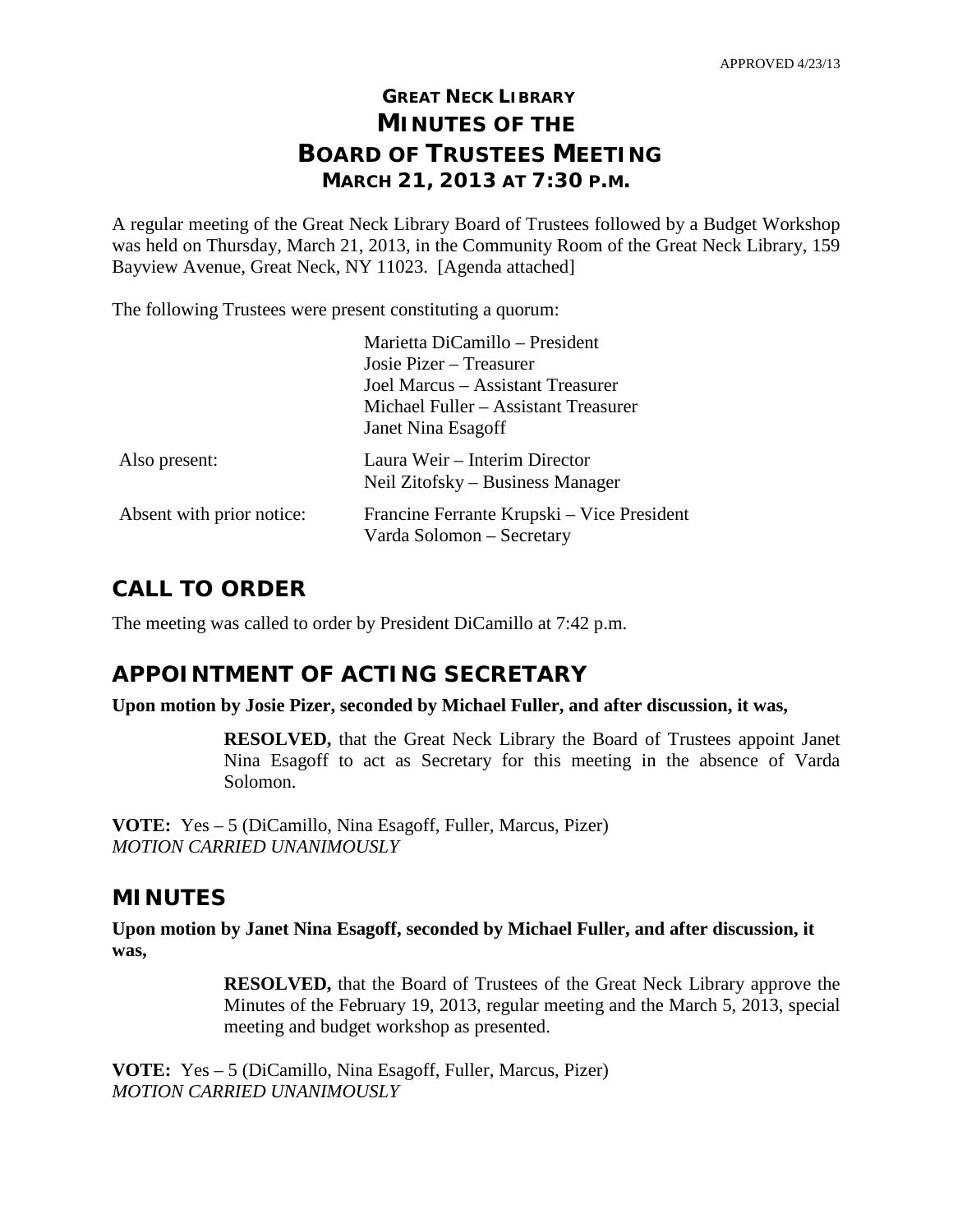## **TREASURER'S REPORT**

**Upon motion by Josie Pizer, seconded by Joel Marcus, and after discussion, it was,**

\_\_\_\_\_\_\_\_\_\_\_\_\_\_\_\_\_\_\_\_\_\_\_\_\_\_\_\_\_\_\_\_\_\_\_\_\_\_\_\_\_\_\_\_\_\_\_\_\_\_\_\_\_\_\_\_\_\_\_\_\_\_\_\_\_\_\_\_\_\_\_\_\_\_\_\_\_\_\_\_\_\_\_\_\_\_\_\_\_\_\_\_\_

**RESOLVED,** that the Board of Trustees of the Great Neck Library accept the following financial reports which have been reviewed by the Treasurer:

- March 21, 2013, Treasurer's Report;
- Warrant dated February 9, 2013 through March 8, 2013, checks numbered 0031141 through 0031146, 0031170 through 0031175, 1259 through 1260 and 46224 through 46232, and To-Be-Paid Checks numbered 46233 through 46339 the sums set against their respective names, amounting in the aggregate to \$162,510.56.
- Payroll Warrants for pay dates February 7, 2013, and February 21, 2013, and which have been reviewed by the Treasurer, in the amounts of \$152,274.63, and \$152,415.96 respectively, for a total of \$304,690.59.

**VOTE:** Yes – 5 (DiCamillo, Nina Esagoff, Fuller, Marcus, Pizer) *MOTION CARRIED UNANIMOUSLY*

## **PAYROLL CHANGES**

#### **Upon motion by Josie Pizer, seconded by Joel Marcus, and after discussion, it was,**

**RESOLVED,** that the Board of Trustees of the Great Neck Library accept the Payroll Changes of February 2013, as presented, and which have been reviewed by the Personnel Committee.

#### **Upon motion by Josie Pizer, seconded by Joel Marcus, and after discussion, it was,**

**RESOLVED,** that the Board of Trustees of the Great Neck Library table the Payroll Changes of February 2013, as they have not yet been reviewed by the Personnel Committee.

**VOTE:** Yes – 5 (DiCamillo, Nina Esagoff, Fuller, Marcus, Pizer) *MOTION CARRIED UNANIMOUSLY*

## **REPORTS**

### **Finance Committee**

Chair Josie Pizer reported that the committee is working diligently on a very lengthy agenda as they continue to review old and new business.

Below is text of the written report of the March 12, 2013, Finance Committee meeting held at 7:30 p.m., at the Station Branch Library.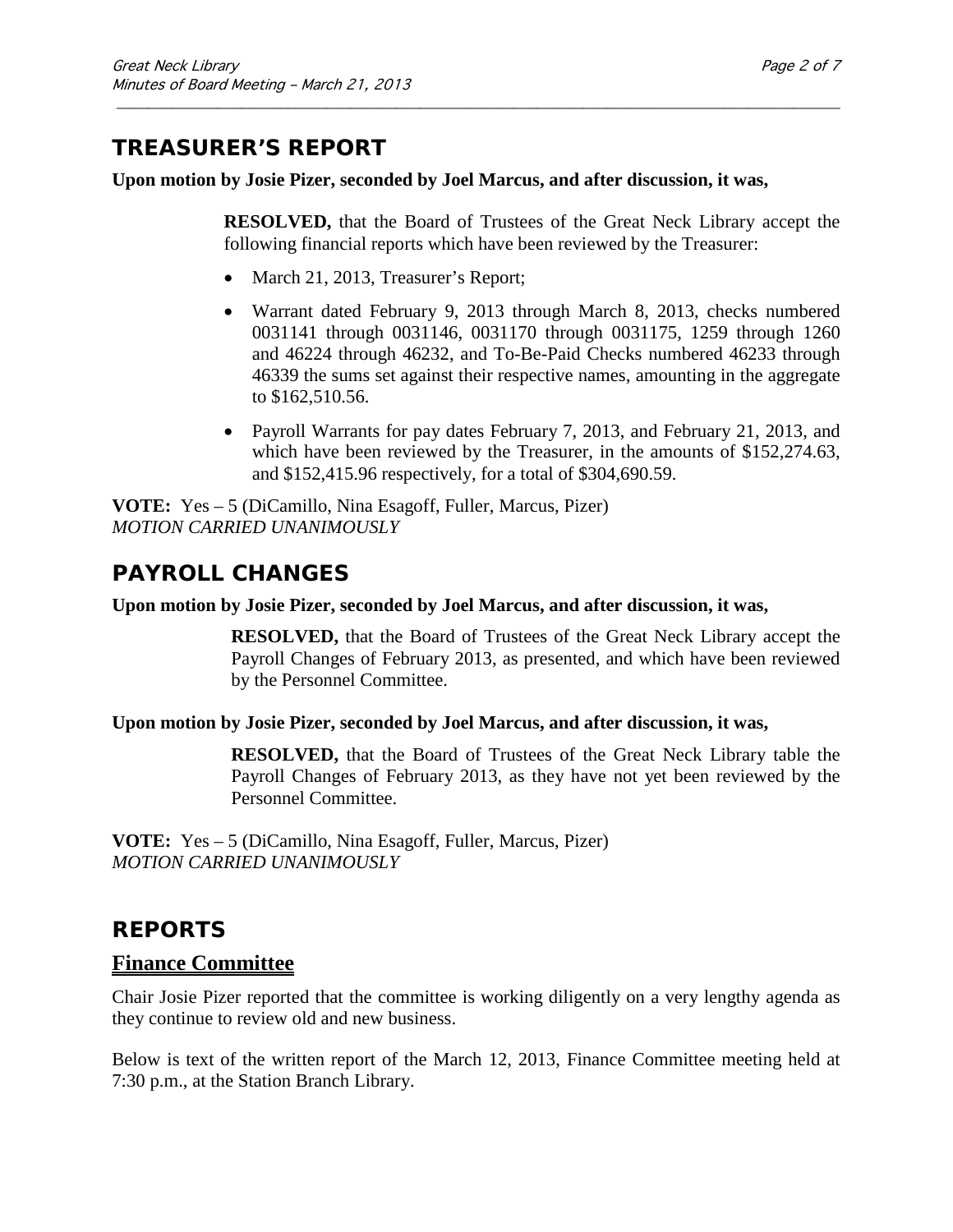In attendance: Josie Pizer (Treasurer), Joel Marcus (Assistant Treasurer), Michael Fuller (Assistant Treasurer), Marietta DiCamillo (President), Laura Weir (Interim Director) and Neil Zitofsky (Business Manager).

\_\_\_\_\_\_\_\_\_\_\_\_\_\_\_\_\_\_\_\_\_\_\_\_\_\_\_\_\_\_\_\_\_\_\_\_\_\_\_\_\_\_\_\_\_\_\_\_\_\_\_\_\_\_\_\_\_\_\_

#### Old Business

#### 1. NLS

- (a) *14 day count of bins, by day and date, received and # returned: spreadsheet presented.* The count reveals that during a 14 day period 450 books were received. In the NLS Board meeting Minutes, Dec 17, 2012, Jackie Thresher pointed out that, "... the amounts budgeted for health insurance for staff and retirees were revised and the increase in the proposed budget was reduced from 2% to 0.6% increase." NYShip has indicated that they will reduce their rates for retirees eligible for whom Medicare is their primary coverage."
- (b) *Neil, could you find out:*

Neil cannot answer where the surplus in those lines went at this time. NLS and the Great Neck Library belong to the same Empire plan. The Great Neck Library will benefit from the same reduction as the one received by NLS.

- (c) Database usage: Irina Zaionts created several spreadsheets to detail the cost and usage of the Winter package of databases and the Summer package of databases; the NLS core collection; the cost comparison of 12 databases that we receive from the NLS consortium and the amount the library would be charged as a standalone purchase. Trustee Pizer asked that Irina and Marge Chodosch be present at the next Finance Committee meeting to discuss database usage in greater detail. The Library currently purchases several databases from the WALDO consortium in Westchester. The Interim Director was charged with finding out what other databases are available to us through the WALDO consortium.
- (d) Copy of bill w/2% surcharge affixed was in the Financial Report created by Mr. Zitofsky. Neil is to find out if we are assessed a greater amount of payment for the data bases, based on our NLS assessment.
- (e) All budgeted expenses for Main: Mr. Zitofsky noted that breaking out the branch operating budget and the programming budget would not have a significant impact on the Great Neck Library position in the NLS formula for fee structure. He was asked to have the breakout nonetheless.
- (f) Budget analysis: ongoing

2. Door count devices that record by time of day have not yet been researched. A manual hourly door count was done for a two week period and the results show that the library is busiest between 2:30 p.m. and 6 p.m. on weekdays: On behalf of the Board, Janet Fine is to be thanked for completing the extra tasks with dispatch and accuracy.

3. Costs for five years of remedial repairs for Main: this is a work in progress. This should be available at our next meeting with any revisions.

4. An amount not to exceed \$10,970 was appropriated by the Library Board for digitization of personnel records. \$3337.50 has been spent on the purchase and annual maintenance of the software. A check for \$207.14 is in the current warrant for the delivery charges of the boxes sent to be scanned and shredded. We need to know how much and when the personnel files will be completed. We also need to know if there will be any additional expense.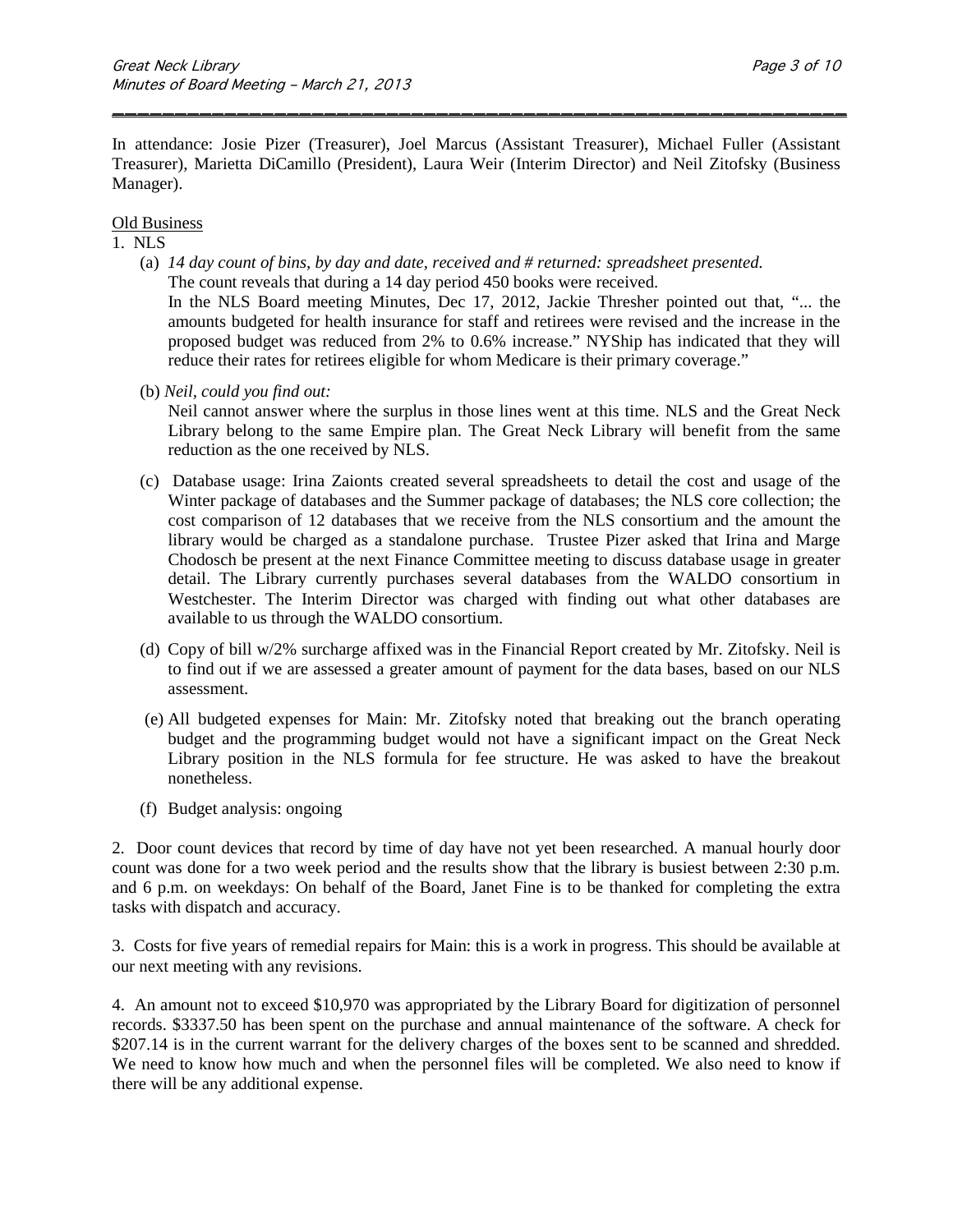5. The New preventative maintenance schedule is a work in progress. This should be ready for presentation at our April meeting,

\_\_\_\_\_\_\_\_\_\_\_\_\_\_\_\_\_\_\_\_\_\_\_\_\_\_\_\_\_\_\_\_\_\_\_\_\_\_\_\_\_\_\_\_\_\_\_\_\_\_\_\_\_\_\_\_\_\_\_

6. Alarm Log: There were four false alarms, one at each branch, all aborted by Jose Rodriguez.

#### New Business

1. Discussion and appropriation of money for work shoes for maintenance: The discussion revolved around the method of payment: should the Maintenance person receive a stipend to purchase appropriate footwear and then present a receipt? Or should the maintenance person purchase the shoes himself then be reimbursed after he presents the receipt? How often would a new set of shoes be issued? How can we enforce that the shoes are worn? A discussion ensued about the possibility of the Policy Committee creating a dress policy. The discussion revealed, after a review of the memo and a question from Trustee Fuller that this was to be an annual appropriation. And as an annual appropriation was not envisioned by the committee the item was tabled.

2. Discussion and recommendation for further reductions to the budget, Sunday pay, overtime, substitute pay, branches: is ongoing and further recommendations will be explored at our next BOT meeting.

Marietta DiCamillo found that Time Vantage has overbilled GNL for the time and attendance monthly fees and we will receive about \$7,000 back.

Upon the Business Manager's recommendation, we will not fill the full-time librarian position vacated in the Reference department, saving about \$27,000 in benefit monies. The finance and personnel committees will consider, at a later date, a part time position which will restore all reference department hours. We are also able to cut some money from the database budget. An amount is to be determined after a review of usage of all databases at our next meeting.

3. Review, discussion, recommendations and resolution of automated time reports difficulties with samples of those with lateness, overrides, vacation requests, absences. This item was not discussed and will be placed on the next agenda.

#### Monthly Review

- 1. Review of warrant
- 2. Review of financial statements: Actions:
	- The automated library fund is very low and needs to be replenished.
	- Michael Fuller would like a copy of the Branch leases.
	- Place, number of employees, full and part-time, in the Benefits pages of the Treasurer's Report
- 3. Sign checks

#### Open Time

Next Meeting: April 16 at Station Branch; 7:30 p.m. Meeting Adjourned at 9:30 p.m.

### **Branch Committee**

Committee Chair Michael Fuller did an initial review of the leases he received. He had requested all the leases but he ended up getting only the amendments which reference the original leases. He again requested all the original leases so he can compare to see if he could re-negotiate any reduction, especially for Station Branch. He is planning on scheduling a committee meeting for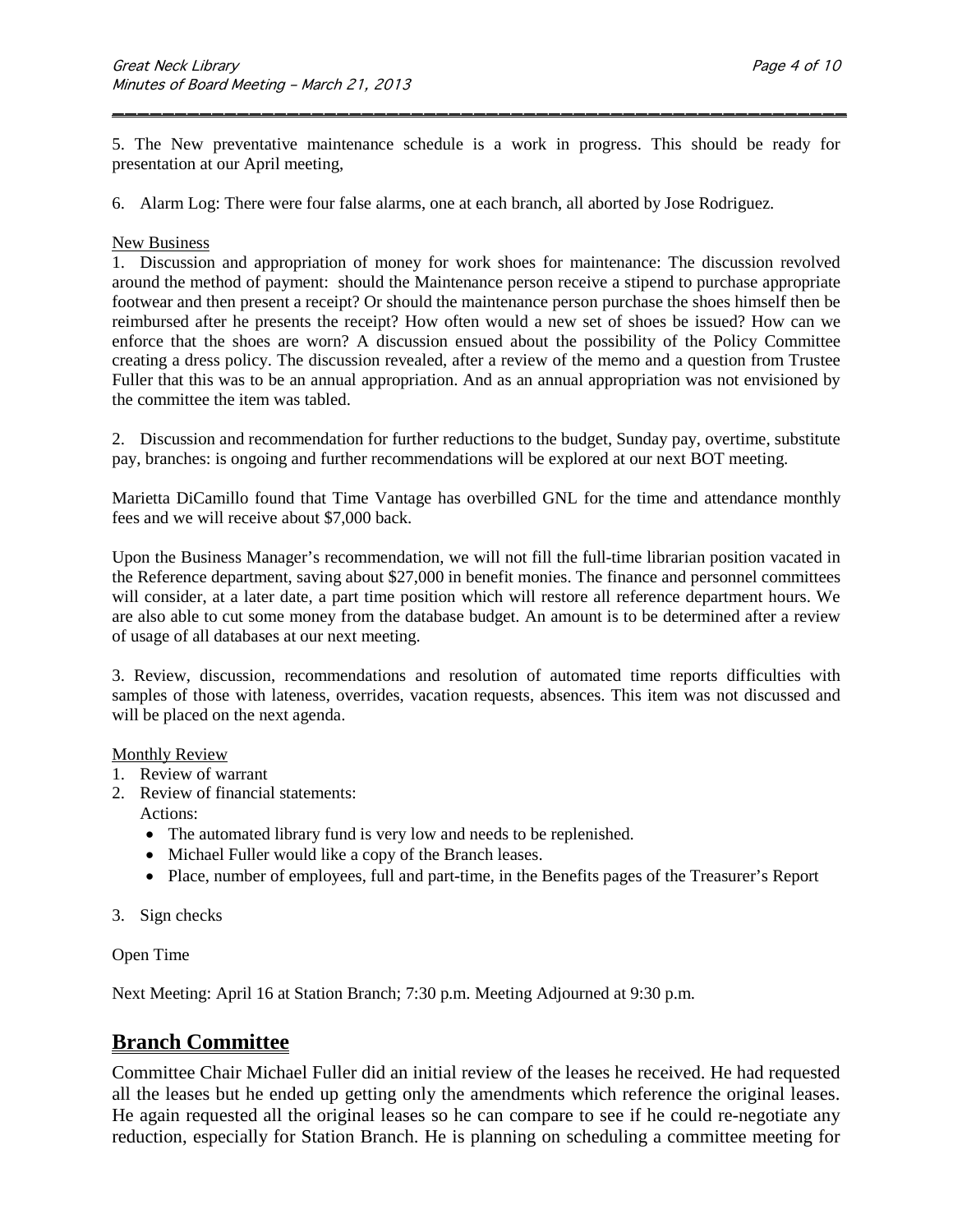either April or May to allow the Branch Heads the opportunity to bring their issues to the forefront.

\_\_\_\_\_\_\_\_\_\_\_\_\_\_\_\_\_\_\_\_\_\_\_\_\_\_\_\_\_\_\_\_\_\_\_\_\_\_\_\_\_\_\_\_\_\_\_\_\_\_\_\_\_\_\_\_\_\_\_

He also reported that he attended the Great Neck Village Officials Association meeting. Assemblywoman Anna Kaplan and her staff were present and they highlighted the happenings in the Town. Tom Devaney, Town of North Hempstead Grant Coordinator, spoke about the different grants the Town was receiving. Trustee Fuller subsequently met with Mr. Devaney to see what grants would the library be able to obtain to offset the costs of the renovation of the Main Building. He will be pursuing this.

#### *Public Comment: Marianna Wohlgemuth*

## **Building Advisory Committee**

President DiCamillo reported that the Building Advisory Committee (BAC) had a very productive meeting with KG&D Architects. The architects have already visited with staff. The BAC decided to meet on April 2, prior to meeting with the architects again, to review the Interim Report submitted this past September and to discuss some of the items that are still undecided.

The Interim Director reported that she will start working on the RFP for the Owner's Representative next week. If she runs into any problem, she will call on the professionals on the BAC for assistance. Ms. Weir could use the RFP for construction manager that was prepared for the previous project as a starting point and then send it to Allegra Goldberg, one of the professionals on the Building Committee for review.

The BAC has formed an Outreach Sub-Committee to explore alternate methods of communication. That committee consists of Josie Pizer, Mike Currie, Chris Johnson, Amy Levinson, and Marianna Wohlgemuth.

Trustee Pizer also reported that the sub-committee was working with the Interim Director and the Head of Circulation to get a company at a very nominal cost to put together an email list that patrons can use to subscribe to specific library information. Bookmarks are being placed in books that are being checked out and some have been dropped off at the UPTC for distribution in the school district so our community is being updated where we are in the process leading up to the renovation of the building.

### **Director Search Committee**

The Interim Director reported that several applications have been received in the email box setup for this purpose.

Trustee Fuller also reported that a subcommittee will narrow down the applications to those who meet the qualifications. These applicants will subsequently be interviewed by the committee as a whole.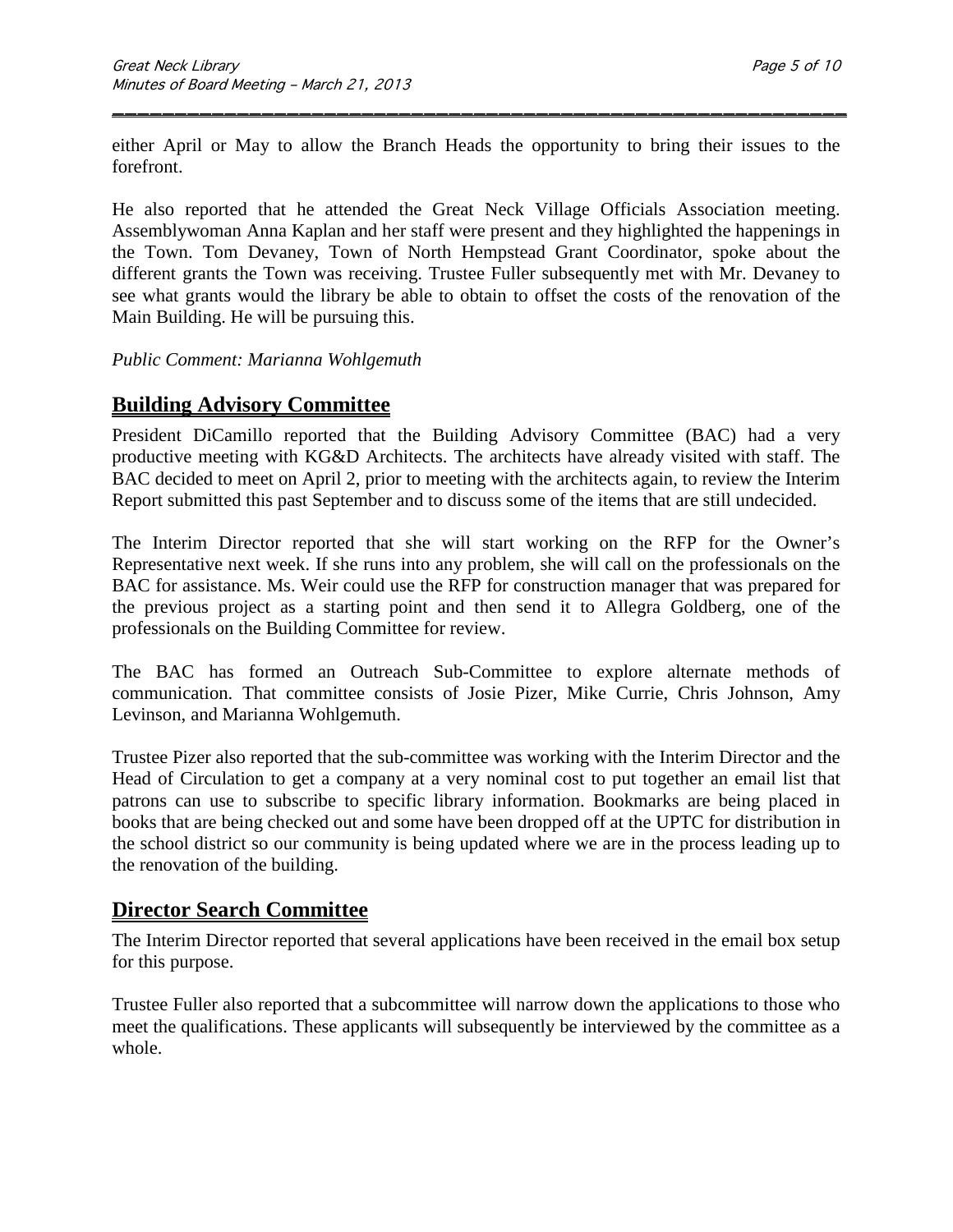### **Emergency Manual**

The Interim Director Weir met with Trustee Ferrante Krupski and went over the changes to the Emergency Manual, which she will make next week.

\_\_\_\_\_\_\_\_\_\_\_\_\_\_\_\_\_\_\_\_\_\_\_\_\_\_\_\_\_\_\_\_\_\_\_\_\_\_\_\_\_\_\_\_\_\_\_\_\_\_\_\_\_\_\_\_\_\_\_

### **Long Range Planning Committee**

Committee Chair Janet Nina Esagoff asked the Secretary to the Board to poll the Trustees to set up a meeting for April.

### **Policy & Bylaws Committee**

The Finance Committee is working on a dress policy which was discussed at the Finance Committee level. Trustee Fuller explained that the reason that this is being considered is that there was a safety issue with footwear – whether the maintenance staff should be required to wear steel-toe shoes and would the Library pay some of the costs. This led to more discussion regarding the safety of non-maintenance staff who may wear open-toe shoes; and also whether this would be a discriminating issue if one group of employees was provided with safety gear and not the other. Policy Committee Chair Joel Marcus suggested that instead of having this as a dress code policy, it might be better as a safety policy. He will go through the Board Policy Manual to see if there is a policy on safety which could be amended to include this proposed dress code policy.

Trustee Solomon and Marjorie Malcolm, Secretary to the Board, are working together to come up with a method of indexing the Minutes so they are accessible to staff as well as the public.

### **Staff Reports**

The Station Branch Head in her written report stated that parents would like to see more programming especially for the age group – nine months to two years. Trustee Pizer asked the Interim Director to take a look to see how we can provide those services.

#### **Interim Library Director**

#### (Text of written report below)

Staff Interviews with Architects: Erik Kaeyer and Russ Davidson of KG&D Architects visited the Main Library on Wednesday, March 13 to talk to the library staff about the renovation project. They wanted to hear about space issues, adjacencies, what would work and what would not from the people who work here and know how the library functions. The Architects moved around the building meeting the staff at the area where they work. Each department had a 20 minute timeslot in which to discuss their ideas for the new space. The staff was eager to share their thoughts and suggestions.

Project Hope: The Project Hope Crisis Counseling program has been a presence at the Main Library on three occasions recently. Project Hope was created by the New York State Office of Mental Health to help individuals and families impacted by the disaster caused by Hurricane Sandy. They go out into the community to highlight the support services they provide to people who are having disaster related problems. The Great neck Library has provided a prominent table in the Library for Project Hope counselors to greet and explain the services they can provide to people in need of assistance. I have been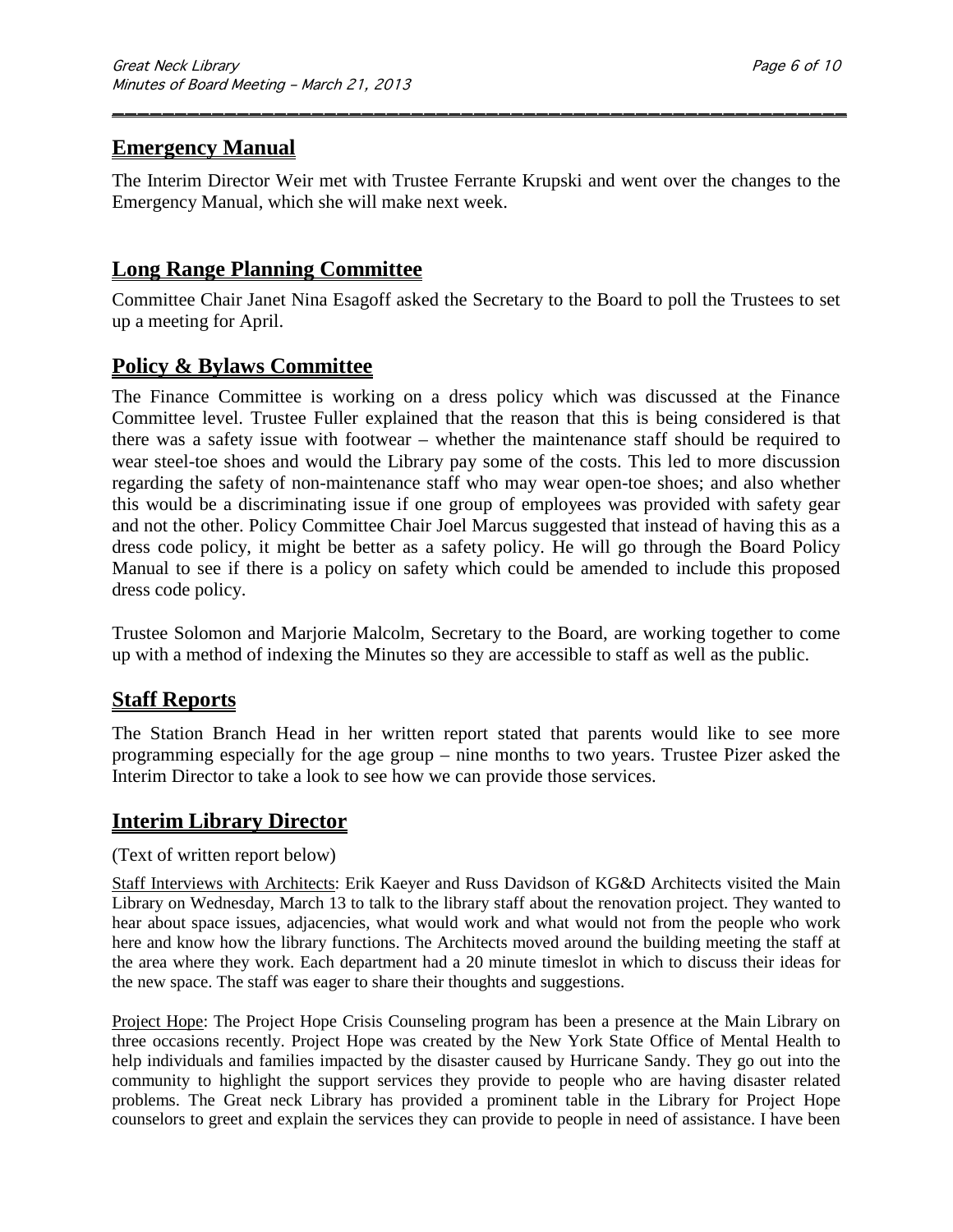working with Team Leader Stephanie Saetta to schedule their appearance at various times of the day to coincide with programs that attract diverse segments of the community. On February 6 Project Hope counselors set up a table outside the Community Room before a Wednesday movie matinee. On February 26 they set up a table near the front lobby to meet and greet parents and caregivers arriving for at a number of Children's programs that take place throughout the morning. On March 14 Project Hope was at the Library at 2 pm to take advantage of the audience arriving to hear a local author speak. We plan to set up more dates, both at Main and the branches to highlight this unique service.

\_\_\_\_\_\_\_\_\_\_\_\_\_\_\_\_\_\_\_\_\_\_\_\_\_\_\_\_\_\_\_\_\_\_\_\_\_\_\_\_\_\_\_\_\_\_\_\_\_\_\_\_\_\_\_\_\_\_\_

LEVELS Tribute: Attached is a glowing letter from a parent of a high school senior, whose child participated in Levels activities beginning in  $8<sup>th</sup>$  grade who has now been accepted into the very prestigious Tisch School of the Arts at New York University. He attributes her success largely to the mentoring and guidance of Ethan Mann, Barry Weir and Kris Bowman and the LEVELS program.

Delayed Opening: I delayed opening the Library for two hours on Friday, March 8 because of an early morning snowfall. Because of our reduced maintenance staff, we prepared in advance by scheduling Galvin Brother, who usually plows and sands the parking lot, to help out with the shoveling and salting of the walkways. Maintenance staffer Jose Rodriguez arrived early to begin the snow removal process. Jose arranged in advance to have Daryl Goins, a part time staffer arrive at 8 a.m. to help at the branch locations. It was still snowing lightly at 11 a.m. when we opened, but the steps were clear and the parking lot navigable when the both staff and public arrived.

### **Updates**

President DiCamillo reported on the following:

- *NLS* A letter was sent to State Librarian Bernard Margolis to follow up on his commitment to hold a meeting with NLS Director, Jackie Thresher, for a resolution of the fee dispute. The second letter was a request to Ms. Thresher from the Great Neck Library for a formal resolution of the ongoing fee dispute. The third letter was a response to Mike Turner, NLS Board President, addressing some of the issues in his response. There was a fourth letter to NLS from Treasurer Josie Pizer and Business Manager Neil Zitofsky and they jointly requested sufficient documentation for database invoices received from NLS in the past to understand the formulas used to bill the Great Neck Library.
- NYS Department of Environmental Conservation held a meeting at the Great Neck Library concerning the Mayflower Cleaners who dumped contaminated water in the drywells during their operation. The DEC was asked to include the Great Neck Library as an interested party since the Lakeville Branch is located in the vicinity of that site. She asked Mike Currie, who worked with the Sperry pollution remediation, to look at the documents on the Library's behalf and he will advise us accordingly. These documents are available in the Great Neck Library.
- There was an article in last week's Great Neck Record concerning donations to the Great Neck School District. It lists individuals who have very generously donated money to the School Board for scholarships etc. The Minutes on the School's Website have a listing of these donors. She suggested that this is something that the BAC could explore as well as fund raising in the future. Trustee Fuller also suggested reaching out to volunteers in the community and those who specialize in fundraising.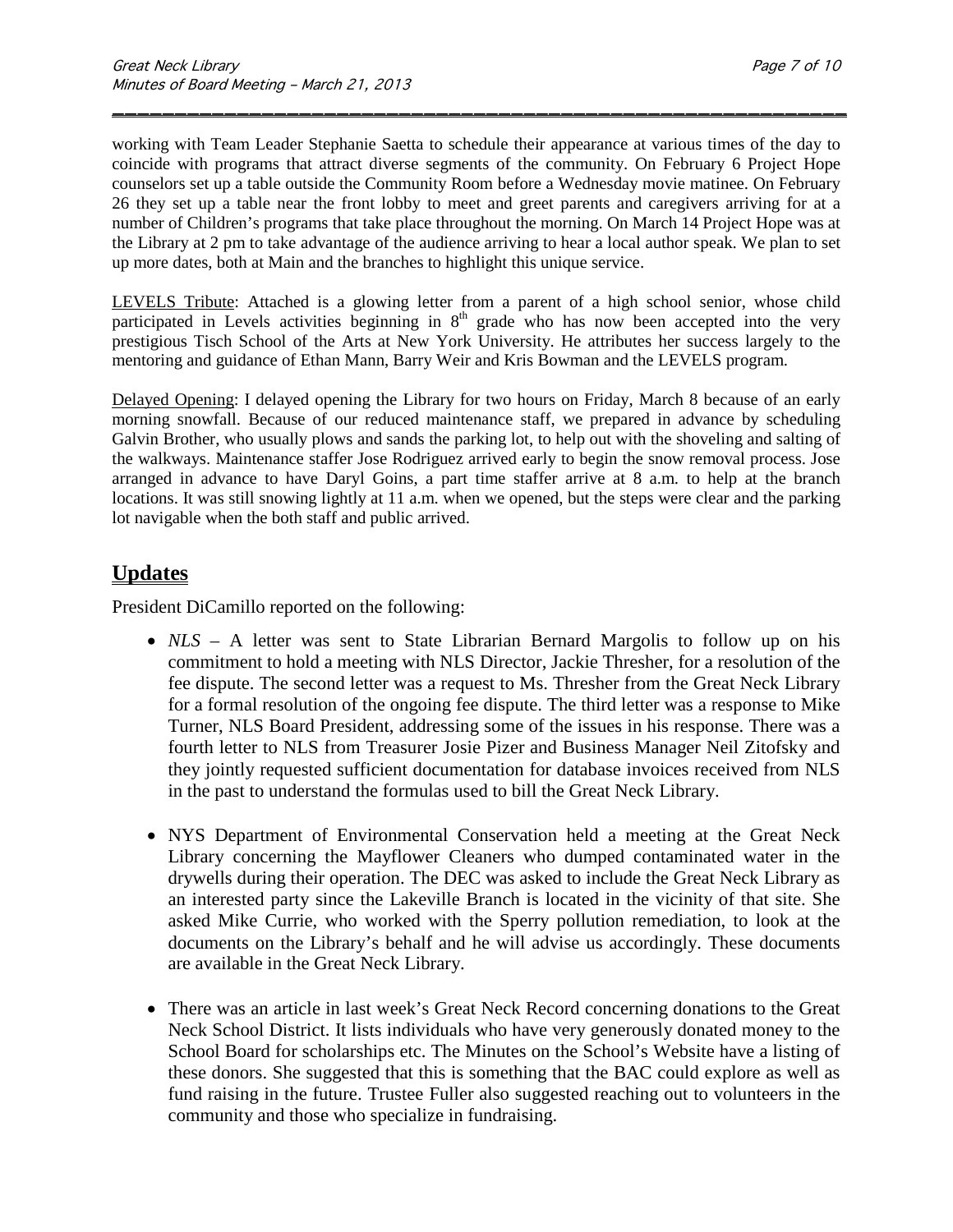# **OLD BUSINESS**

### **Amendment to Budget Advertisement Placement for Library Director**

**Upon motion by Joel Marcus, seconded by Michael Fuller, and after discussion, it was,**

\_\_\_\_\_\_\_\_\_\_\_\_\_\_\_\_\_\_\_\_\_\_\_\_\_\_\_\_\_\_\_\_\_\_\_\_\_\_\_\_\_\_\_\_\_\_\_\_\_\_\_\_\_\_\_\_\_\_\_

**RESOLVED**, that the Great Neck Library Board of Trustees amend the resolution approved on March 5, 2013, to expend an amount not to exceed \$1,000 to a new not-to-exceed total of \$1,025 for the purpose of placing an advertisement for a Library Director in several publications.

**VOTE:** Yes – 5 (DiCamillo, Nina Esagoff, Fuller, Marcus, Pizer) *MOTION CARRIED UNANIMOUSLY*

## **NEW BUSINESS**

### **Administrative Staff Contracts**

#### **Upon motion by Michael Fuller and seconded by Josie Pizer, and after discussion, it was,**

**RESOLVED,** that the Great Neck Library Board of Trustees approve the execution of the Administrative Staff contracts with accompanying job descriptions for Assistant Director Laura Weir (salary range \$110,141-\$113,479), Business Manager Neil Zitofsky (salary range \$106,575-109,796), Administrative Assistant Marjorie Malcolm (salary range \$67,274-\$69,309), and Staff Accountant Roslyn Gill (salary range \$59,401-\$61,196); and authorize and direct the President to execute Letters of Employment between the Board of Trustees and the aforementioned employees for a three-year period, January 1, 2013 through December 31, 2015.

**VOTE:** Yes **–** 5 (DiCamillo, Nina Esagoff, Fuller, Marcus, Pizer,) *MOTION CARRIED UNANIMOUSLY*

### **Salary Range and Benefits Package for Library Director**

#### **Upon motion by Joel Marcus and seconded by Michael Fuller, and after discussion, it was,**

**RESOLVED**, that the Great Neck Library Board of Trustees approve a salary range of \$118,000-\$128,000 per year with full benefits package as outlined in the attached memo from the Business Manager to the Director Search Committee dated March 14, 2013 for the position of Library Director.

**VOTE:** Yes **–** 5 (DiCamillo, Nina Esagoff, Fuller, Marcus, Pizer) *MOTION CARRIED UNANIMOUSLY*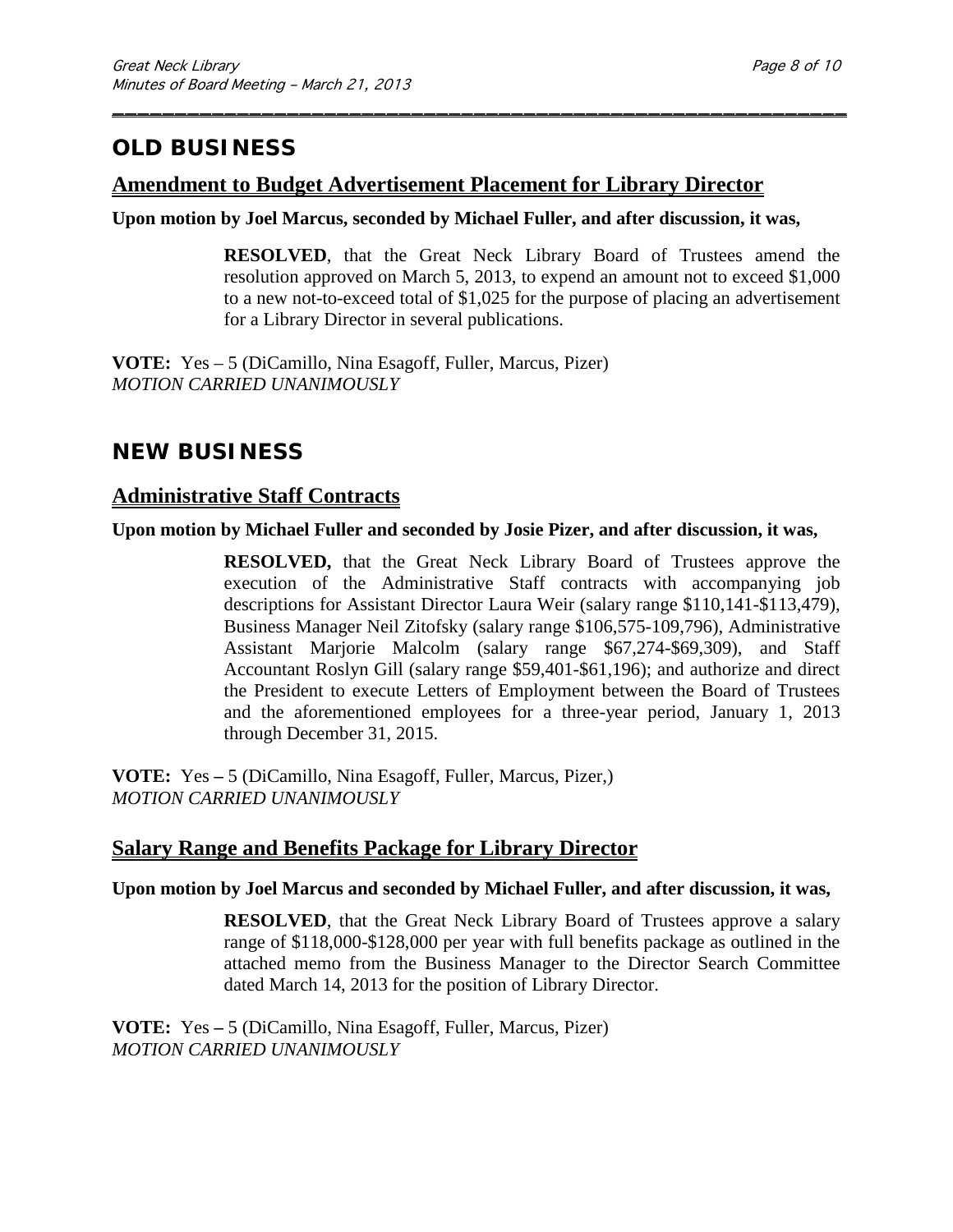### **Library Information Email Alerts**

**Upon motion by Janet Nina Esagoff and seconded by Michael Fuller, and after discussion, it was,**

\_\_\_\_\_\_\_\_\_\_\_\_\_\_\_\_\_\_\_\_\_\_\_\_\_\_\_\_\_\_\_\_\_\_\_\_\_\_\_\_\_\_\_\_\_\_\_\_\_\_\_\_\_\_\_\_\_\_\_

**RESOLVED,** that the Great Neck Library Board of Trustees approve the Library's subscription to Constant Contact which will allow the Great Neck Library to collect email addresses, create a database of these email addresses and send out email blast to all or some of the names on the list at a cost not to exceed \$15 per month for 0-500 email addresses with the understanding that the Great Neck Library can increase the number of email addresses for an additional charge. Such funds are to be taken out of the Computer Software budget line.

**VOTE:** Yes **–** 5 (DiCamillo, Nina Esagoff, Fuller, Marcus, Pizer) *MOTION CARRIED UNANIMOUSLY*

### **Landscape Contract**

This item was removed from the agenda as quotes were not provided.

### **CORRESPONDENCE**

Correspondence was received from Naomi Penner, dated March 4, 2013. Ms. Penner was not present to speak to her letter which is attached.

## **OPEN TIME**

No one spoke.

## **ADJOURNMENT**

This portion of the meeting was adjourned at 8:24 p.m., after which the Board moved into the second Budget Workshop.

# **SECOND BUDGET WORKSHOP**

At the first Budget Workshop, the Business Manager was directed to trim specific areas of the proposed budget by \$48,300 to eliminate the deficit.

For the second draft, he reduced the non-tax operating revenues – in areas of fines, interest on savings, computer printing fees, book sales and gift income – an additional \$8,000 resulting in a reduction of the total operating revenue by \$43,000.

Newsletter printing and postage line was cut by \$12,000, family health and dental benefits by \$18,900, salaries reduced \$5,900 in the on-call/substitute line resulting in an additional \$300 savings in employee taxes, electronic format materials remain flat rejecting the \$15,000 request for additional funds, books for author events cut by \$4,000, and payroll processing fees – after analyzed and corrected – decreased by \$7,000. Computer maintenance of the OPAC and service